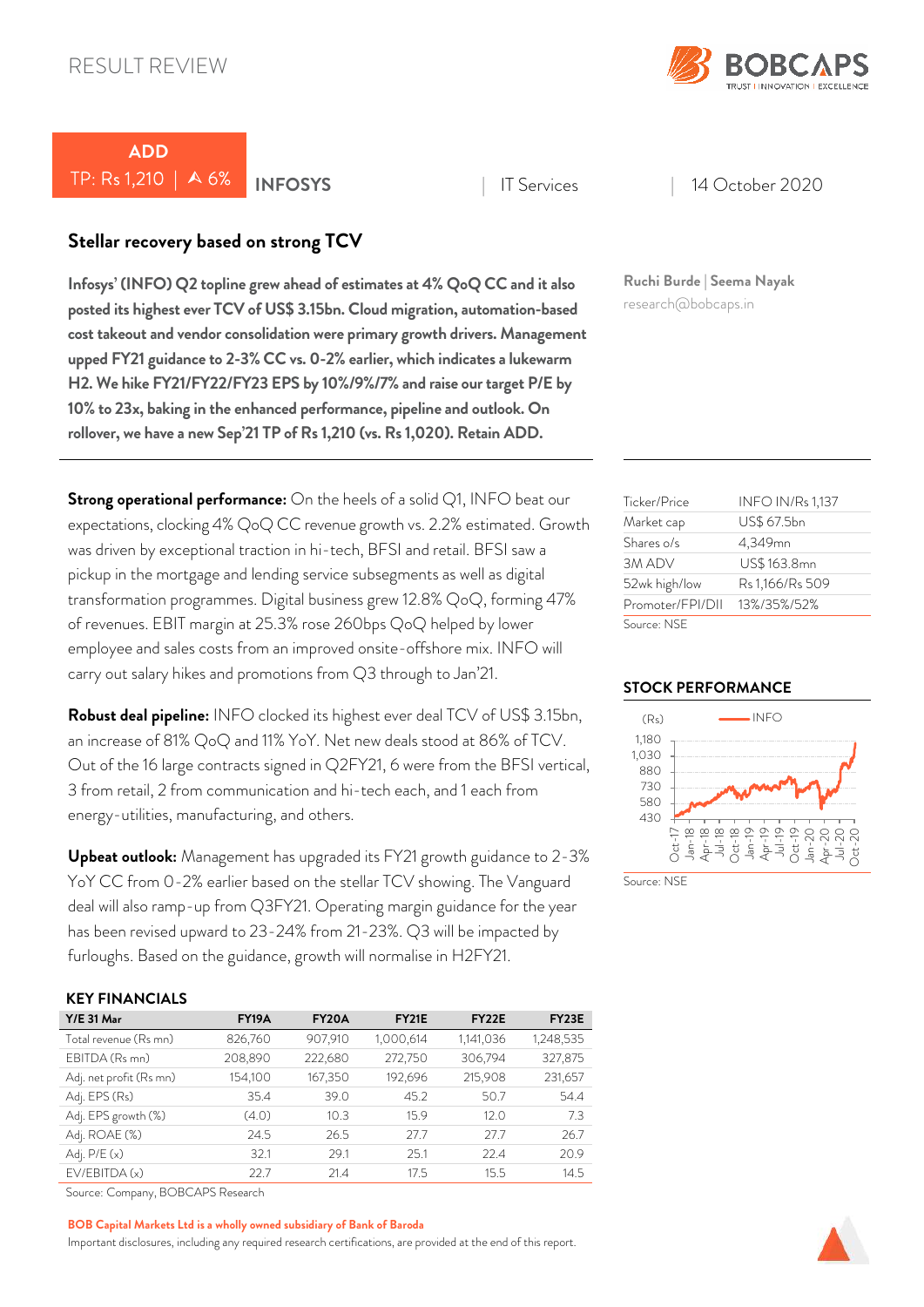

# *Other key highlights*

- INFO launched Cobalt a set of services, solutions and platforms for enterprises to accelerate their cloud journey – in Q3FY21. It consists of 14,000 cloud components and has been built based on strong partnerships with cloud hyper-scalers in response to increased demand post Covid-19.
- The company is pushing for greater localisation in the US. It plans to hire 12,000 US workers over the next two years, taking its total US local employee count to 25,000. This push comes amidst changing H1B visa rules i.e. increase in minimum wage.
- INFO carried out three acquisitions in the last three months: GuideVision (specialising in enterprise services management consultancy), Blue Acorn (Adobe specialist) and Kaleidoscope (product design).
- Q2FY21 voluntary attrition for IT services dropped to 7.8% from 18.3% in the year-ago quarter – marking one of the company's lowest ever attrition rates.
- 99% of INFO's workforce continues to work from home.
- The board has declared interim dividend of Rs 12/sh.

| (Rs mn)                                                              | Q2FY21  | Q2FY20   | Y <sub>o</sub> Y (%)     | Q1FY21  | $Q_0Q$ (%) |
|----------------------------------------------------------------------|---------|----------|--------------------------|---------|------------|
| Revenues (US\$ mn)                                                   | 3,312   | 3,210    | 3.2                      | 3,121   | 6.1        |
| Revenue                                                              | 245,700 | 226,290  | 8.6                      | 236,650 | 3.8        |
| Operating Expenditure                                                | 174,870 | 169,900  | 2.9                      | 175,180 | (0.2)      |
| Cost of revenues                                                     | 149,160 | 143,520  | 3.9                      | 149,370 | (0.1)      |
| as % of sales                                                        | 60.7    | 63.4     |                          | 63.1    |            |
| SG&A expenses                                                        | 25,710  | 26,380   | (2.5)                    | 25,810  | (0.4)      |
| as % of sales                                                        | 10.5    | 11.7     |                          | 10.9    |            |
| <b>EBITDA</b>                                                        | 70,830  | 56,390   | 25.6                     | 61,470  | 15.2       |
| Depreciation                                                         | 8,550   | 7,270    | 17.6                     | 7,560   | 13.1       |
| <b>EBIT</b>                                                          | 62,280  | 49,120   | 26.8                     | 53,910  | 15.5       |
| Other Income                                                         | 5,700   | 6,260    | $\blacksquare$           | 4,750   |            |
| <b>PBT</b>                                                           | 67,500  | 55,380   | 21.9                     | 58,080  | 16.2       |
| <b>Total Tax</b>                                                     | 18,920  | 14,590   | 29.7                     | 15,200  | 24.5       |
| <b>Adjusted PAT</b>                                                  | 48,580  | 40,790   | 19.1                     | 42,880  | 13.3       |
| (Profit)/loss from JV's/Ass/MI                                       | 130     | $\Omega$ | $\overline{\phantom{a}}$ | $\circ$ |            |
| APAT after MI                                                        | 48,450  | 40,790   | 18.8                     | 42,880  | 13.0       |
| Extra ordinary items                                                 |         | $\Omega$ |                          | (580)   |            |
| Reported PAT                                                         | 48,450  | 40,790   | 18.8                     | 42,300  | 14.5       |
| Reported EPS                                                         | 11.4    | 9.4      | 20.8                     | 10.0    | 14.3       |
| Margins (%)                                                          |         |          | (bps)                    |         | (bps)      |
| <b>EBITDA</b>                                                        | 28.8    | 24.9     | 391                      | 26.0    | 285        |
| <b>EBIT</b>                                                          | 25.3    | 21.7     | 364                      | 22.8    | 257        |
| EBT                                                                  | 27.5    | 24.5     | 300                      | 24.5    | 293        |
| PAT                                                                  | 19.7    | 18.0     | 169                      | 17.9    | 184        |
| Effective tax rate                                                   | 28.0    | 26.3     | 168.4                    | 26.2    | 186        |
| $C_{\text{source}}$ , $D \cap D \cap A \cap C$ , $D_{\text{source}}$ |         |          |                          |         |            |

## *FIG 1 – QUARTERLY PERFORMANCE*

Source: BOBCAPS Research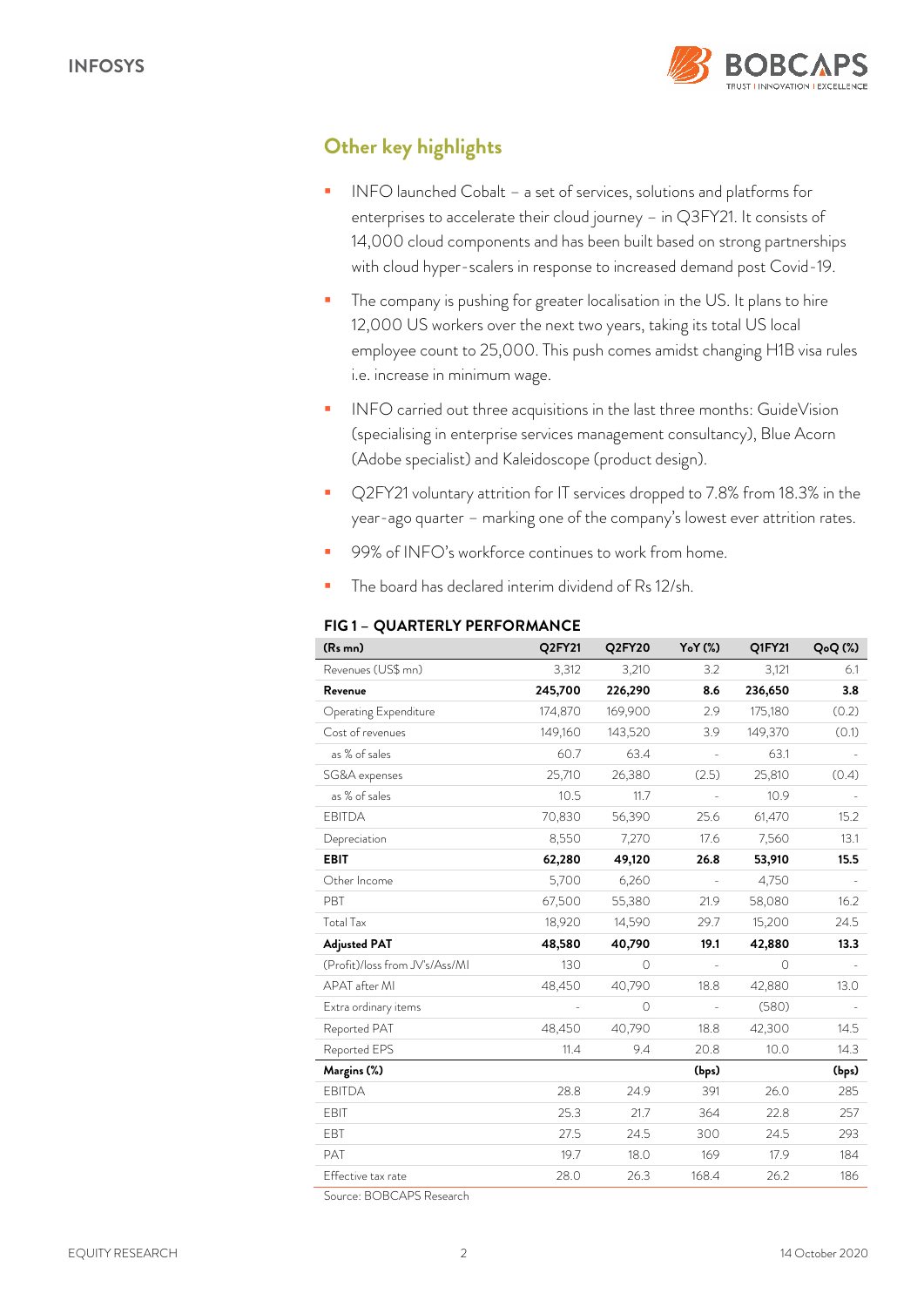

# *FIG 2 – OPERATING METRICS*

|                                           | Q2FY21            | Growth              |        |  |  |
|-------------------------------------------|-------------------|---------------------|--------|--|--|
| (in US\$ terms)                           | (% Contr. to Rev) | Q <sub>o</sub> Q(%) | YoY(%) |  |  |
| TCV of deal wins (US\$ mn)                | 3,150             | 81.0                | 10.6   |  |  |
| Digital Revenues                          | 47.3              | 12.8                | 27.4   |  |  |
| Revenue by Geography                      |                   |                     |        |  |  |
| North America                             | 60.7              | 4.7                 | 2.0    |  |  |
| Europe                                    | 24.3              | 7.4                 | 4.0    |  |  |
| India                                     | 3.0               | 9.8                 | 14.6   |  |  |
| <b>ROW</b>                                | 12.0              | 9.8                 | 4.9    |  |  |
| Revenue by Industry Group                 |                   |                     |        |  |  |
| <b>BFSI</b>                               | 32.0              | 7.8                 | 3.5    |  |  |
| Retail                                    | 14.9              | 10.6                | 1.1    |  |  |
| Communications                            | 12.6              | (0.2)               | (0.8)  |  |  |
| Energy, Utilities, Resources and Services | 12.3              | 2.0                 | (3.1)  |  |  |
| Manufacturing                             | 9.1               | 1.7                 | (7.0)  |  |  |
| Hi Tech                                   | 9.1               | 11.0                | 23.5   |  |  |
| Life Sciences                             | 6.8               | 7.7                 | 9.6    |  |  |
| Others                                    | 3.2               | 9.5                 | 27.0   |  |  |
| <b>Client Concentration</b>               |                   |                     |        |  |  |
| Top 10 Clients                            | 18.7              | 2.8                 | 0.5    |  |  |
| Non-Top 10 Clients                        | 81.3              | 6.9                 | 3.8    |  |  |

| $(\%)$                                            | Q2FY21 | Q1FY21 | Q2FY20 |  |  |  |  |
|---------------------------------------------------|--------|--------|--------|--|--|--|--|
| Onsite-Offshore Effort Split                      |        |        |        |  |  |  |  |
| Onsite                                            | 26.1   | 28.0   | 28.2   |  |  |  |  |
| Offshore                                          | 73.9   | 72 O   | 71.8   |  |  |  |  |
| Utilisation Measures (IT Services and Consulting) |        |        |        |  |  |  |  |
| Including trainees                                | 80.6   | 78.2   | 81.6   |  |  |  |  |
| Excluding trainees                                | 83.6   | 81.2   | 84.9   |  |  |  |  |
| DODO IDO D<br>$\sim$                              |        |        |        |  |  |  |  |

Source: BOBCAPS Research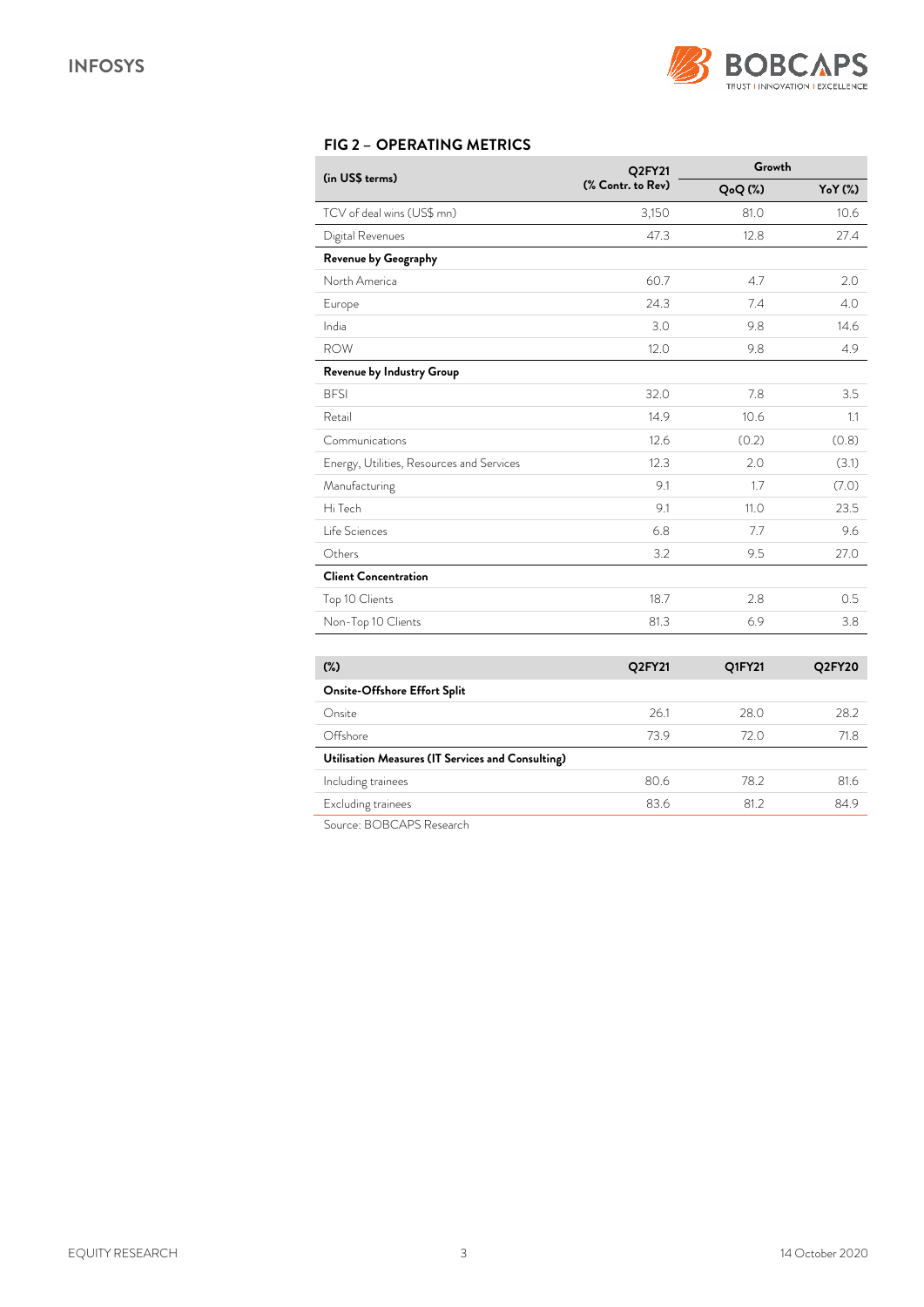

# *Valuation methodology*

We increase FY21/FY22/FY23 EPS estimates by 10%/9%/7% to factor in the above-estimated Q2 performance and robust revenue and margin guidance for FY21. Rolling valuations over, we have a revised Sep'21 target price of Rs 1,210 (Rs 1,020 earlier), set at a one-year forward target P/E of 23.1x – a 10% increase from our earlier multiple of 21x.

We have raised our target multiple based on (1) INFO's above-estimated Q2FY21 revenue and margins, (2) the FY21 guidance upgrade which has come despite an uncertain economic environment and indicates growth normalisation in H2FY21, (3) a stronger deal pipeline, and (4) possible market share gains in the emerging areas of hi-tech and life sciences. That said, the guided 23-24% margin band does not appear sustainable beyond FY21, in our view. Maintain ADD.

## *FIG 3 – REVISED ESTIMATES*

|                        |         | <b>FY21E</b> |                          |           | FY22E     |            |                 | FY23E     |                          |
|------------------------|---------|--------------|--------------------------|-----------|-----------|------------|-----------------|-----------|--------------------------|
| $(Rs$ mn)              | Old     | New          | Change (%)               | Old       | New       | Change (%) | O <sub>ld</sub> | New       | Change (%)               |
| Revenues (US\$ mn)     | 12,800  | 13,274       | 3.7                      | 14,285    | 14,629    | 2.4        | 15.686          | 16,007    | 2.0                      |
| YoY revenue growth (%) | 0.2     | 3.9          | $\sim$                   | 11.6      | 10.2      | $\sim$     | 7.2             | 9.4       | $\overline{\phantom{a}}$ |
| Revenues               | 977,107 | 1,000,614    | 2.4                      | 1,114,204 | 1,141,036 | 2.4        | ,223,534        | 1,248,535 | 2.0                      |
| <b>FBITDA</b>          | 252,141 | 272,750      | 8.2                      | 292.407   | 306,794   | 4.9        | 316,444         | 327,875   | 3.6                      |
| EBITDA margins (%)     | 25.8    | 27.3         | $\sim$                   | 26.2      | 26.9      | $\sim$     | 25.9            | 26.3      | $\overline{\phantom{a}}$ |
| EBIT margins (%)       | 22.5    | 23.9         | $\overline{\phantom{a}}$ | 22.8      | 23.5      | $\sim$     | 22.5            | 22.9      |                          |
| Net profits            | 174,605 | 192,696      | 10.4                     | 197,489   | 215,908   | 9.3        | 215,398         | 231,657   | 7.5                      |
| EPS(Rs)                | 41.1    | 45.2         | 9.9                      | 46.5      | 50.7      | 8.9        | 50.7            | 54.4      | 7.1                      |

Source: BOBCAPS Research





Source: NSE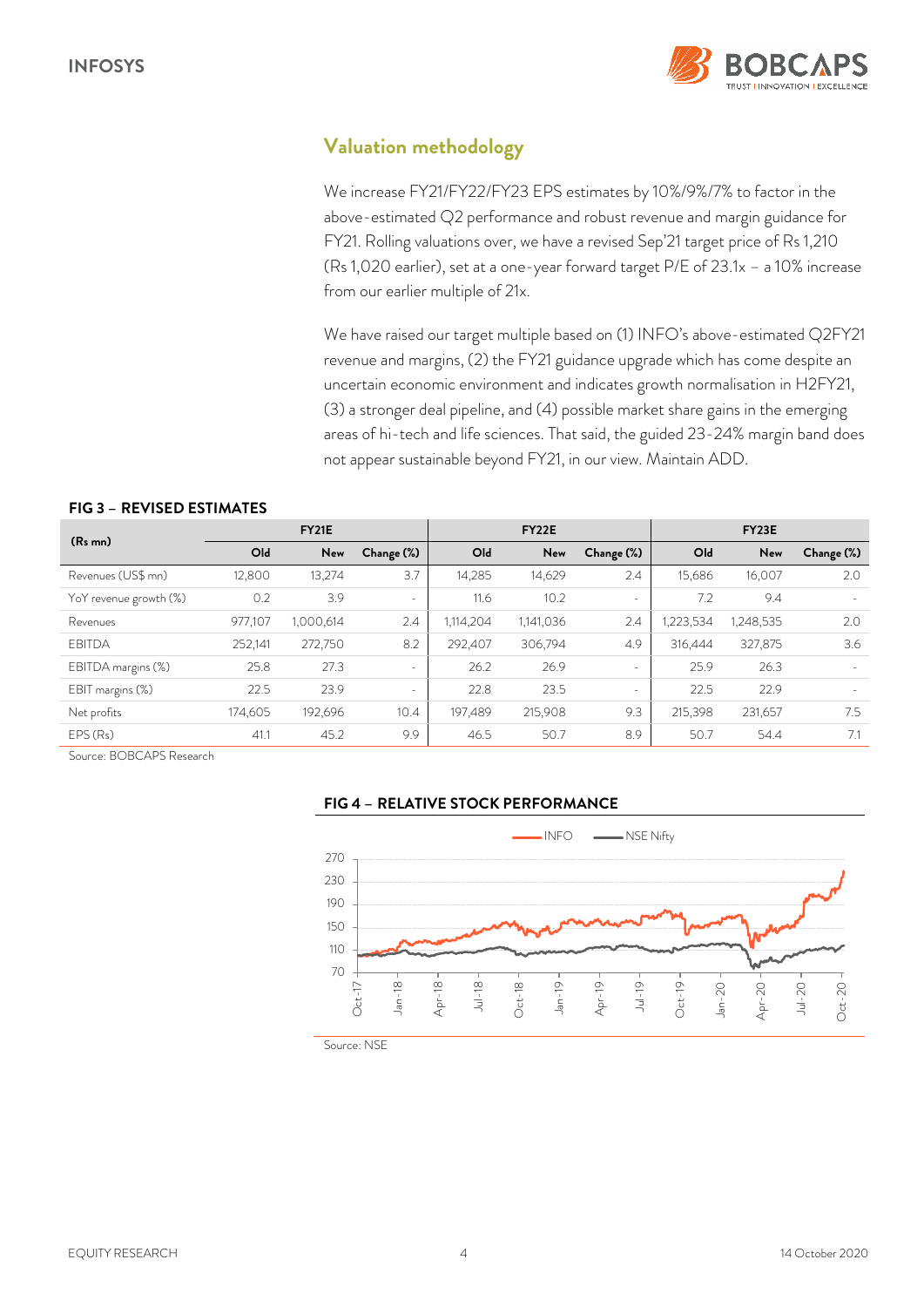

# *Key risks*

Downside risks to our estimates include:

- a more pronounced adverse impact of Covid-19, global trade tensions, Brexit and other negative external events, leading to weaker-than-expected demand,
- slower deal conversions to revenue, and
- **•** below-expected operating margins for new engagements/renewals.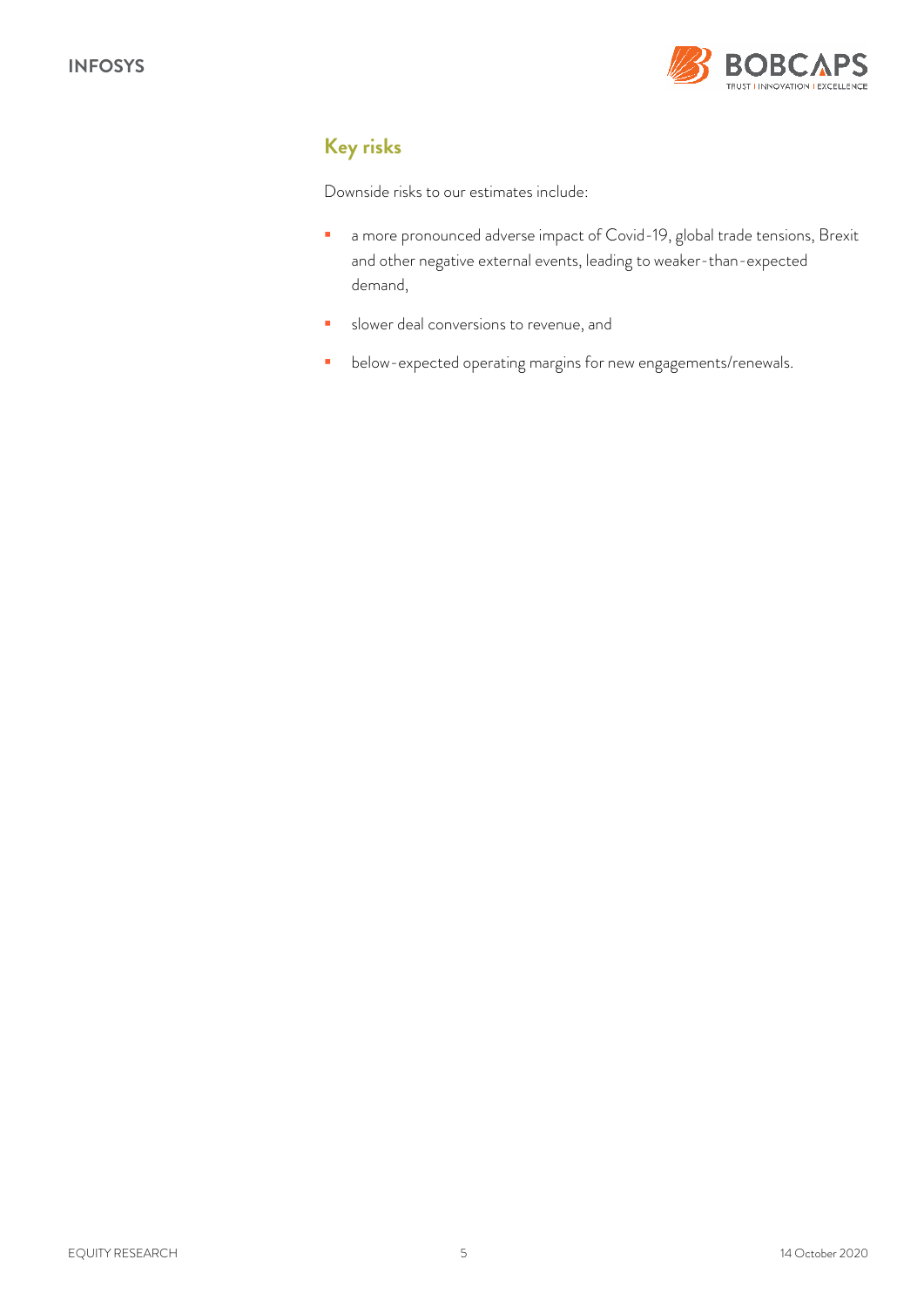

## *FINANCIALS*

#### *Income Statement*

| Y/E 31 Mar (Rs mn)             | <b>FY19A</b> | <b>FY20A</b> | <b>FY21E</b> | FY <sub>22</sub> E | <b>FY23E</b> |
|--------------------------------|--------------|--------------|--------------|--------------------|--------------|
| Total revenue                  | 826,760      | 907,910      | 1,000,614    | 1,141,036          | 1,248,535    |
| <b>EBITDA</b>                  | 208,890      | 222,680      | 272,750      | 306,794            | 327,875      |
| Depreciation                   | 20,100       | 28,930       | 33,651       | 38,170             | 41,465       |
| EBIT                           | 188,790      | 193,750      | 239,099      | 268,623            | 286,410      |
| Net interest income/(expenses) | 21,550       | 16,120       | 16,938       | 16,341             | 20,129       |
| Other income/(expenses)        | 28,830       | 28,030       | 24,768       | 27,141             | 30,929       |
| Exceptional items              | (7,210)      | 0            | 0            | $\Omega$           | $\bigcap$    |
| EBT                            | 210,410      | 221,780      | 263,867      | 295,764            | 317,339      |
| Income taxes                   | 56,310       | 53,680       | 71,171       | 79,856             | 85,681       |
| Extraordinary items            | $\Omega$     | $\bigcap$    | $\bigcap$    | $\bigcap$          | ∩            |
| Min. int./Inc. from associates | $\Omega$     | 750          | $\Omega$     | $\bigcap$          | ∩            |
| Reported net profit            | 154,100      | 167,350      | 192,696      | 215,908            | 231,657      |
| Adjustments                    | 0            | 0            | $\Omega$     | $\Omega$           | O            |
| Adjusted net profit            | 154,100      | 167,350      | 192,696      | 215,908            | 231,657      |

## *Balance Sheet*

| Y/E 31 Mar (Rs mn)             | <b>FY19A</b> | <b>FY20A</b> | <b>FY21E</b> | <b>FY22E</b> | <b>FY23E</b> |
|--------------------------------|--------------|--------------|--------------|--------------|--------------|
| Accounts payables              | 0            | $\circ$      | $\circ$      | $\circ$      | $\Omega$     |
| Other current liabilities      | 168,940      | 263,520      | 211,088      | 240,712      | 263,389      |
| Provisions                     | 5,230        | 5,720        | 8,224        | 9,378        | 10,262       |
| Debt funds                     | 0            | $\circ$      | 0            | $\Omega$     | 0            |
| Other liabilities              | 0            | $\Omega$     | $\Omega$     | $\bigcirc$   | $\Omega$     |
| Equity capital                 | 21,700       | 21,220       | 21,220       | 21,220       | 21,220       |
| Reserves & surplus             | 585,160      | 637,220      | 713,961      | 799,946      | 892,204      |
| Shareholders' fund             | 606,860      | 658,440      | 735,181      | 821,166      | 913,424      |
| Total liabilities and equities | 781,030      | 927,680      | 954,494      | 1,071,256    | 1,187,075    |
| Cash and cash eq.              | 165,060      | 186,490      | 163,477      | 221,755      | 294,476      |
| Accounts receivables           | 136,990      | 184,870      | 205,606      | 234,459      | 256,548      |
| Inventories                    | $\Omega$     | $\bigcirc$   | $\Omega$     | $\bigcap$    | $\bigcap$    |
| Other current assets           | 46,550       | 71,210       | 68,535       | 78,153       | 85,516       |
| Investments                    | 124,990      | 87,920       | 87,920       | 87,920       | 87,920       |
| Net fixed assets               | 149,560      | 250,530      | 247,032      | 243,962      | 239,937      |
| <b>CWIP</b>                    | $\Omega$     | 41,680       | 41,680       | 41,680       | 41,680       |
| Intangible assets              | $\Omega$     | $\bigcirc$   | $\bigcirc$   | $\bigcirc$   | $\Omega$     |
| Deferred tax assets, net       | 13,000       | 17,440       | 17,440       | 17,440       | 17,440       |
| Other assets                   | 144,880      | 129,220      | 164,485      | 187,568      | 205,239      |
| <b>Total assets</b>            | 781,030      | 927,680      | 954,494      | 1,071,257    | 1,187,075    |

Source: Company, BOBCAPS Research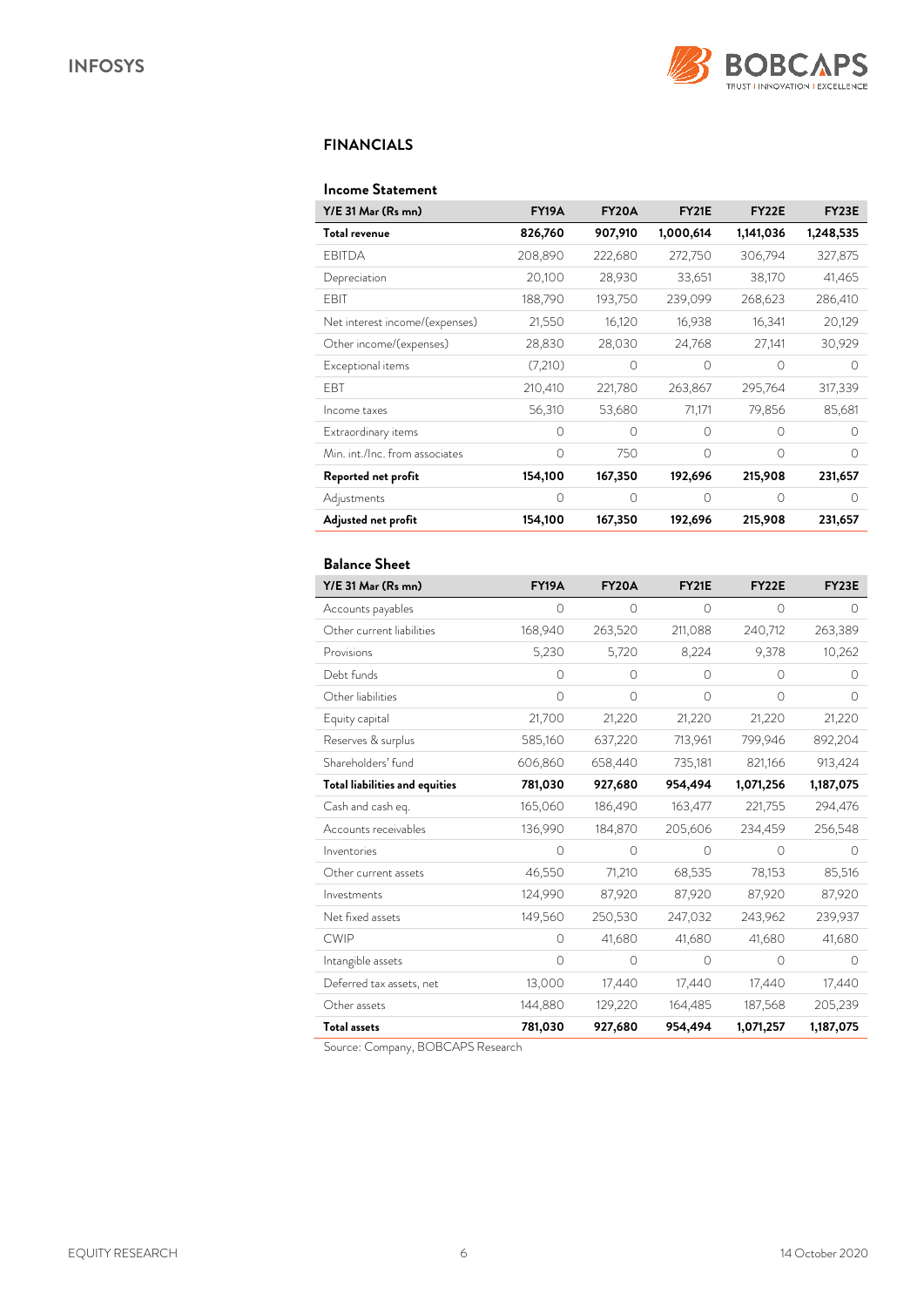

| Y/E 31 Mar (Rs mn)           | <b>FY19A</b> | <b>FY20A</b> | <b>FY21E</b> | <b>FY22E</b> | <b>FY23E</b> |
|------------------------------|--------------|--------------|--------------|--------------|--------------|
| Net income + Depreciation    | 174,200      | 196,280      | 226,347      | 254,078      | 273,122      |
| Interest expenses            | (28, 830)    | (28,030)     | (24,768)     | (27, 141)    | (30,929)     |
| Non-cash adjustments         | 0            | $\Omega$     | 0            | 0            | $\bigcap$    |
| Changes in working capital   | 16,350       | 38,190       | (103, 253)   | (30,777)     | (23,561)     |
| Other operating cash flows   | (98,005)     | 49,198       | $\Omega$     | $\Omega$     | $\Omega$     |
| Cash flow from operations    | 63,715       | 255,638      | 98,326       | 196,160      | 218,632      |
| Capital expenditures         | (23,650)     | (88, 220)    | (30, 153)    | (35,100)     | (37, 440)    |
| Change in investments        | $\Omega$     | $\bigcap$    | $\Omega$     | $\Omega$     | $\bigcap$    |
| Other investing cash flows   | 28,830       | 28,030       | 24,768       | 27,141       | 30,929       |
| Cash flow from investing     | 5,180        | (60, 190)    | (5, 384)     | (7,959)      | (6, 511)     |
| Equities issued/Others       | (9,313)      | (73, 287)    | $\Omega$     | $\Omega$     | $\Omega$     |
| Debt raised/repaid           | $\Omega$     | $\bigcap$    | $\bigcap$    | 0            | $\bigcap$    |
| Interest expenses            | $\Omega$     | $\Omega$     | $\Omega$     | $\Omega$     | ∩            |
| Dividends paid               | (92, 730)    | (100, 703)   | (115, 955)   | (129, 923)   | (139,400)    |
| Other financing cash flows   | $\Omega$     | $\Omega$     | $\Omega$     | 0            | ∩            |
| Cash flow from financing     | (102, 043)   | (173,990)    | (115, 955)   | (129, 923)   | (139, 400)   |
| Changes in cash and cash eq. | (33, 148)    | 21,458       | (23,014)     | 58,278       | 72,721       |
| Closing cash and cash eq.    | 165,032      | 186,490      | 163,477      | 221,755      | 294,476      |

#### *Per Share*

| $Y/E$ 31 Mar $(Rs)$  | <b>FY19A</b> | <b>FY20A</b>    | <b>FY21E</b> | FY <sub>22</sub> E | FY <sub>23</sub> E |
|----------------------|--------------|-----------------|--------------|--------------------|--------------------|
| Reported EPS         | 35.4         | 39.0            | 452          | 50.7               | 54.4               |
| Adjusted EPS         | 354          | 39 O            | 452          | 50.7               | 54.4               |
| Dividend per share   | 21.5         | 19 <sub>5</sub> | 226          | 25.4               | 27.2               |
| Book value per share | 139.3        | 153.5           | 1725         | 1927               | 214.3              |

## *Valuations Ratios*

| $Y/E$ 31 Mar $(x)$ | <b>FY19A</b> | <b>FY20A</b> | <b>FY21E</b> | FY <sub>22</sub> E | FY <sub>23</sub> E |
|--------------------|--------------|--------------|--------------|--------------------|--------------------|
| EV/Sales           | 57           | 52           | 48           | 42                 | 3.8                |
| <b>FV/FBITDA</b>   | 22.7         | 214          | 17.5         | 15.5               | 14.5               |
| Adjusted P/E       | 321          | 291          | 251          | 22.4               | 20.9               |
| P/RV               | 82           | 74           | 66           | 59                 | 5.3                |

## *DuPont Analysis*

| Y/E 31 Mar (%)                  | <b>FY19A</b> | FY <sub>20</sub> A | FY <sub>21</sub> E | FY <sub>22</sub> E | FY <sub>23</sub> E |
|---------------------------------|--------------|--------------------|--------------------|--------------------|--------------------|
| Tax burden (Net profit/PBT)     | 73.2         | 75.5               | 73.0               | 73.0               | 73.0               |
| Interest burden (PBT/EBIT)      | 111.5        | 114.5              | 110.4              | 110.1              | 110.8              |
| EBIT margin (EBIT/Revenue)      | 22.8         | 21.3               | 23.9               | 23.5               | 22.9               |
| Asset turnover (Revenue/Avg TA) | 104.7        | 106.3              | 106.3              | 1127               | 110.6              |
| Leverage (Avg TA/Avg Equity)    | 1.3          | 1.4                | 1.4                | 1.3                | 1.3                |
| Adjusted ROAE                   | 24.5         | 26.5               | 27 7               | 27 7               | 26.7               |

Source: Company, BOBCAPS Research | Note: TA = Total Assets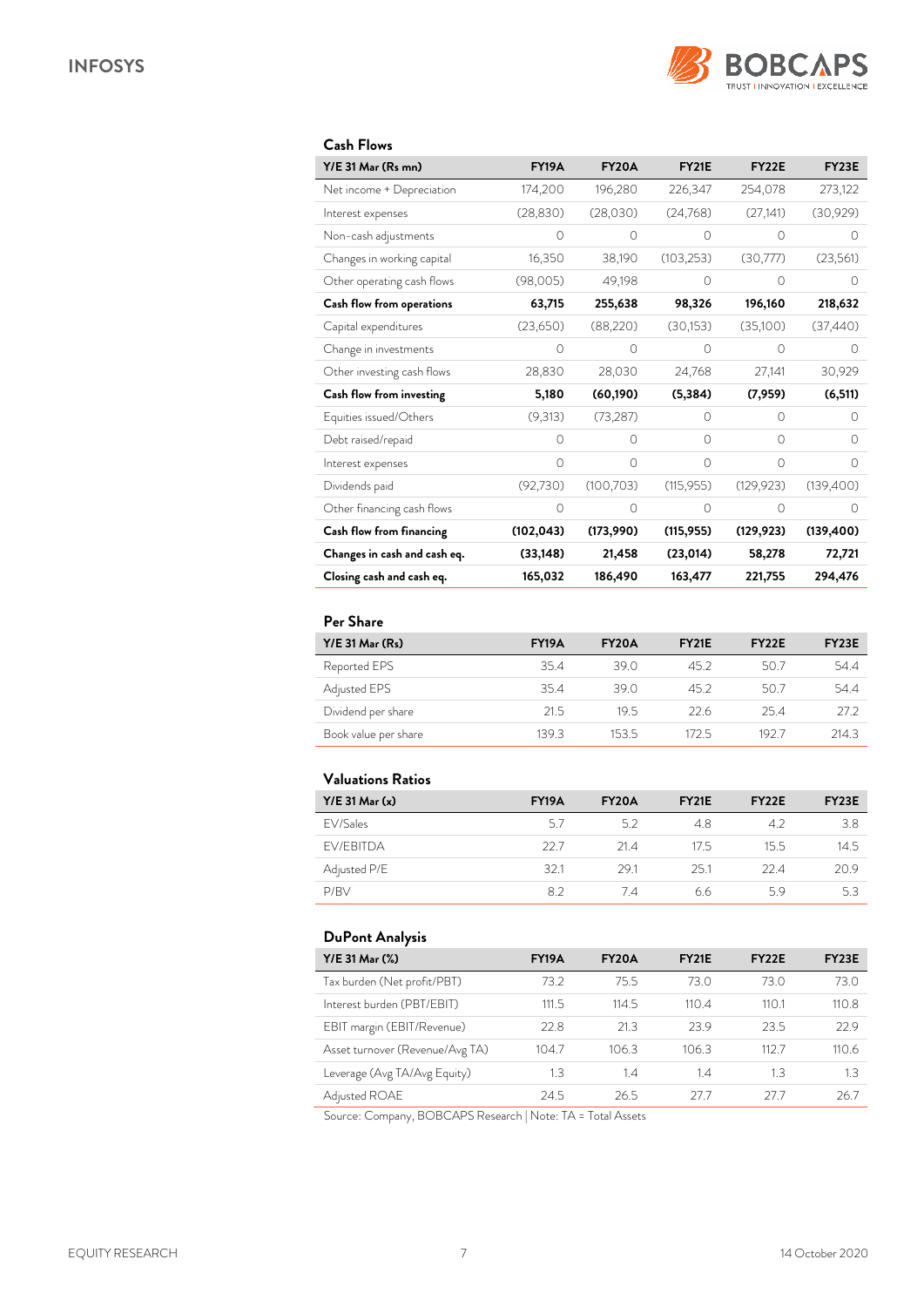

| Ratio Analysis                    |              |              |              |         |              |
|-----------------------------------|--------------|--------------|--------------|---------|--------------|
| <b>Y/E 31 Mar</b>                 | <b>FY19A</b> | <b>FY20A</b> | <b>FY21E</b> | FY22E   | <b>FY23E</b> |
| YoY growth (%)                    |              |              |              |         |              |
| Revenue                           | 17.2         | 9.8          | 10.2         | 14.0    | 9.4          |
| <b>EBITDA</b>                     | 9.9          | 6.6          | 22.5         | 12.5    | 6.9          |
| Adjusted EPS                      | (4.0)        | 10.3         | 15.9         | 12.0    | 7.3          |
| Profitability & Return ratios (%) |              |              |              |         |              |
| EBITDA margin                     | 25.3         | 24.5         | 27.3         | 26.9    | 26.3         |
| EBIT margin                       | 22.8         | 21.3         | 23.9         | 23.5    | 22.9         |
| Adjusted profit margin            | 18.6         | 18.4         | 19.3         | 18.9    | 18.6         |
| Adjusted ROAE                     | 24.5         | 26.5         | 27.7         | 27.7    | 26.7         |
| <b>ROCE</b>                       | 31.0         | 32.1         | 33.5         | 33.5    | 34.3         |
| Working capital days (days)       |              |              |              |         |              |
| Receivables                       | 59           | 65           | 71           | 70      | 72           |
| Inventory                         | $\circ$      | $\circ$      | $\circ$      | $\circ$ | $\circ$      |
| Payables                          | 93           | 115          | 119          | 99      | 100          |
| Ratios (x)                        |              |              |              |         |              |
| Gross asset turnover              | 5.6          | 4.5          | 4.0          | 4.6     | 5.2          |
| Current ratio                     | 2.8          | 2.1          | 2.7          | 2.9     | 3.1          |
| Net interest coverage ratio       | 8.8          | 12.0         | 14.1         | 16.4    | 14.2         |
| Adjusted debt/equity              | (0.3)        | (0.3)        | (0.2)        | (0.3)   | (0.3)        |

Source: Company, BOBCAPS Research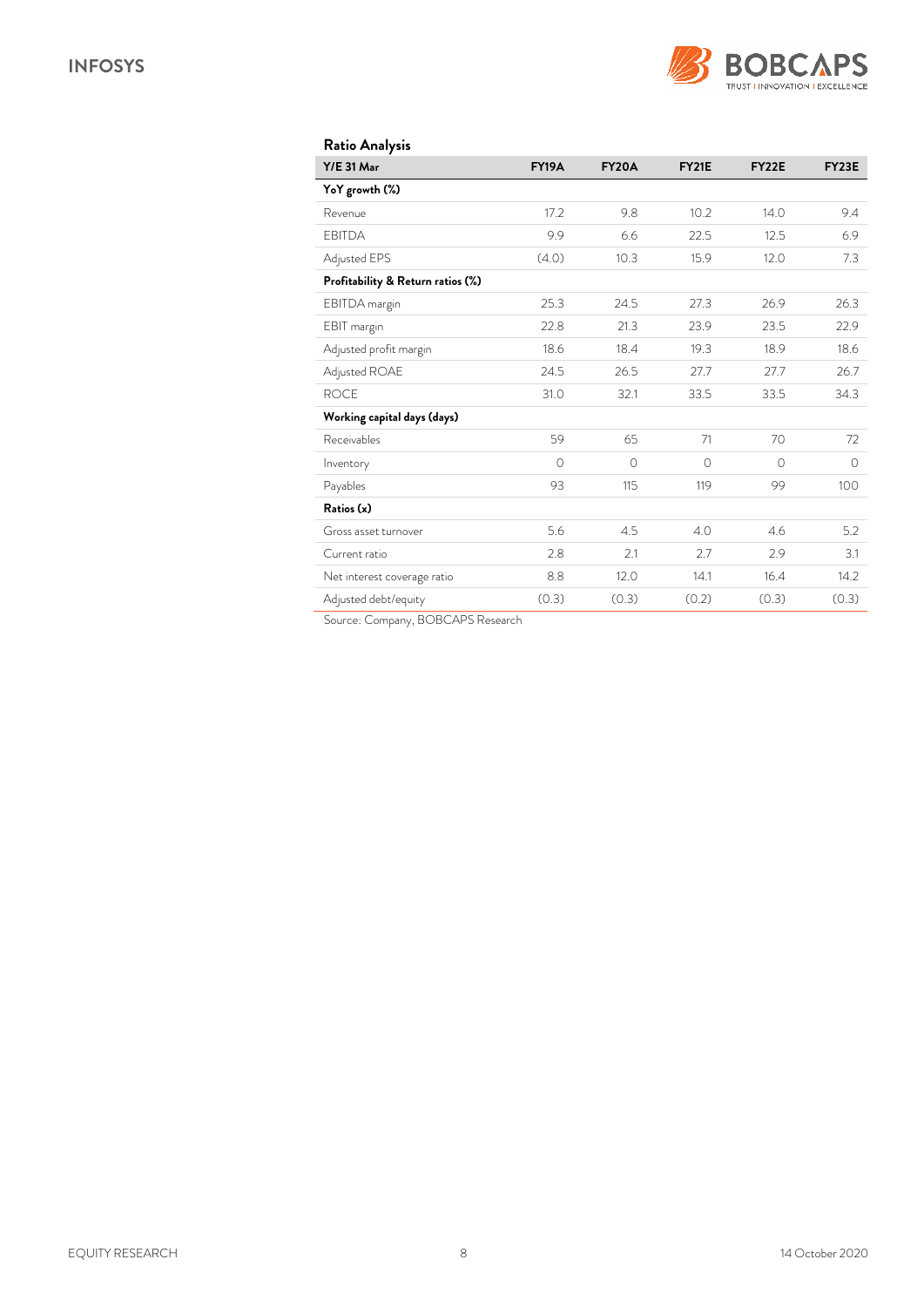

# *Disclaimer*

#### *Recommendations and Absolute returns (%) over 12 months*

*BUY –* Expected return >+15%

*ADD –* Expected return from >+5% to +15%

*REDUCE –* Expected return from -5% to +5%

*SELL –* Expected return <-5%

*Note:* Recommendation structure changed with effect from 1 January 2018 (Hold rating discontinued and replaced by Add / Reduce)

#### *RATINGS AND TARGET PRICE (3-YEAR HISTORY): INFOSYS (INFO IN)*



B – Buy, A – Add, R – Reduce, S – Sell

#### *Rating distribution*

As of 30 September 2020, out of 104 rated stocks in the BOB Capital Markets Limited (BOBCAPS) coverage universe, 54 have BUY ratings, 18 have ADD ratings, 10 are rated REDUCE and 22 are rated SELL. None of these companies have been investment banking clients in the last 12 months.

#### *Analyst certification*

The research analyst(s) authoring this report hereby certifies that (1) all of the views expressed in this research report accurately reflect his/her personal views about the subject company or companies and its or their securities, and (2) no part of his/her compensation was, is, or will be, directly or indirectly, related to the specific recommendation(s) or view(s) in this report. Analysts are not registered as research analysts by FINRA and are not associated persons of BOBCAPS.

#### *General disclaimers*

BOBCAPS is engaged in the business of Institutional Stock Broking and Investment Banking. BOBCAPS is a member of the National Stock Exchange of India Limited and BSE Limited and is also a SEBI-registered Category I Merchant Banker. BOBCAPS is a wholly owned subsidiary of Bank of Baroda which has its various subsidiaries engaged in the businesses of stock broking, lending, asset management, life insurance, health insurance and wealth management, among others.

BOBCAPS's activities have neither been suspended nor has it defaulted with any stock exchange authority with whom it has been registered in the last five years. BOBCAPS has not been debarred from doing business by any stock exchange or SEBI or any other authority. No disciplinary action has been taken by any regulatory authority against BOBCAPS affecting its equity research analysis activities.

BOBCAPS has obtained registration as a Research Entity under SEBI (Research Analysts) Regulations, 2014, having registration No.: INH000000040 valid till 03 February 2020. BOBCAPS is also a SEBI-registered intermediary for the broking business having SEBI Single Registration Certificate No.: INZ000159332 dated 20 November 2017.

BOBCAPS prohibits its analysts, persons reporting to analysts, and members of their households from maintaining a financial interest in the securities or derivatives of any companies that the analysts cover. Additionally, BOBCAPS prohibits its analysts and persons reporting to analysts from serving as an officer, director, or advisory board member of any companies that the analysts cover.

Our salespeople, traders, and other professionals may provide oral or written market commentary or trading strategies to our clients that reflect opinions contrary to the opinions expressed herein, and our proprietary trading and investing businesses may make investment decisions that are inconsistent with the recommendations